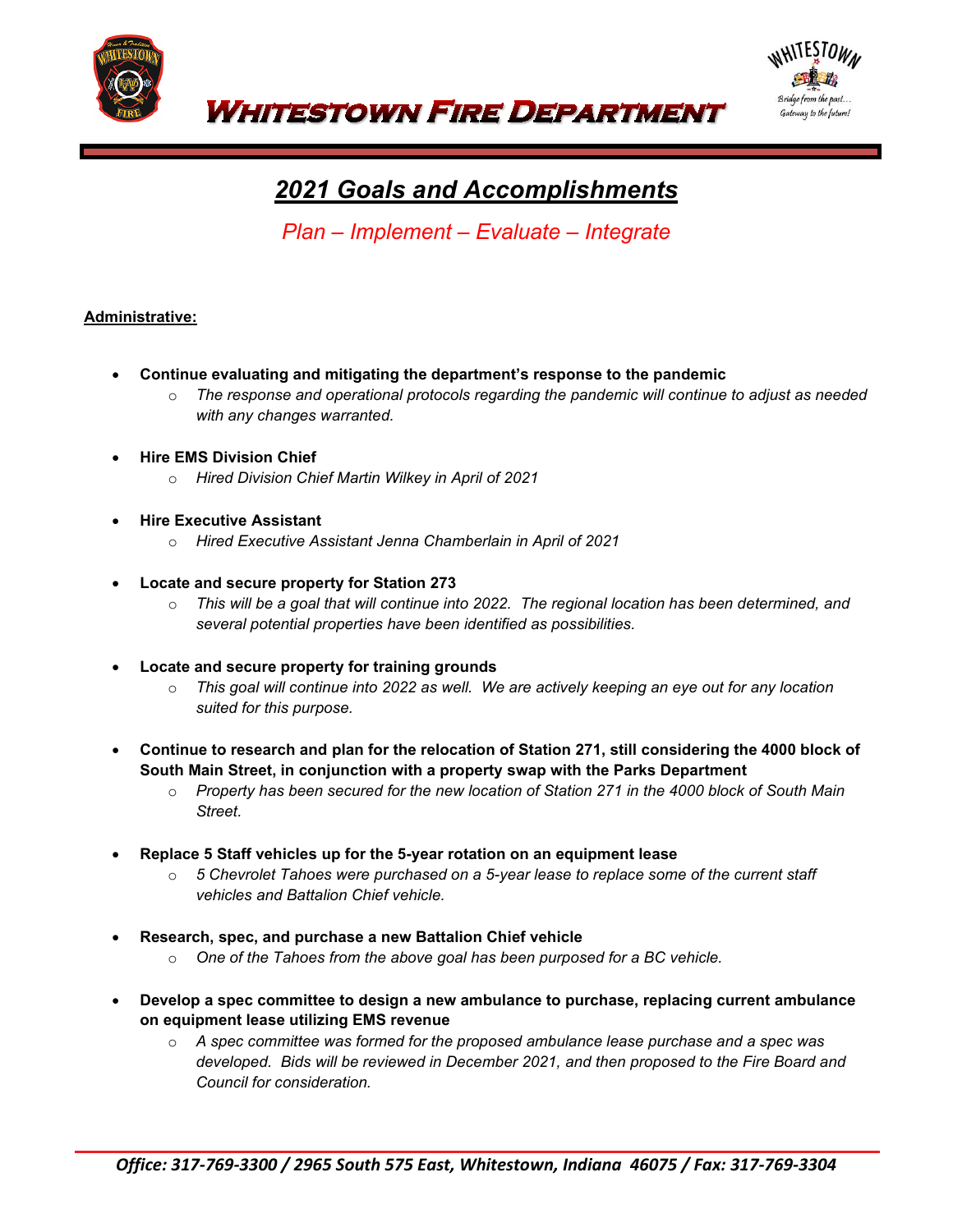



• **Conclude development and finalize 2-3 year salary and benefits plan for consideration**

**WHITESTOWN FIRE DEPARTMENT** 

- o *This goal will be moved to 2022. A one-year plan was proposed and adopted with the 2022 budget.*
- **Develop and Implement a monthly administrative newsletter to ensure complete communication**
	- o *Framework has been designed, and the first release will take place in December of 2021.*
- **Evaluate and propose implementation of an annual Physical Fitness Evaluation for all personnel**
	- o *Evaluation was completed in conjunction with another Fire Department's PFE program. A review was conducted, and it was determined that the PFE will not be implemented in 2021, as focus is being placed on the re-validation of our Work Performance Evaluation.*
- **Begin data collection process for required CMS Ambulance Data Collection for the calendar year of 2021, for reporting in 2022**
	- o *The CMS has delayed this requirement for another year. CMS collection will take place in 2022 for reporting in 2023*
- **Research and implement as applicable, re-validation of the Department's Work Performance Evaluation**

o *A consultant was approved in October to assist with the re-validation. A committee was established, and meetings are taking place to complete this task by spring of 2022.*

- **Propose purchase of work performance evaluation equipment to enable the department to conduct WPE's onsite**
	- o *Purchasing of equipment cannot take place until a new course and performance tasks are approved in the re-validation process. This goal will move to 2022.*
- **Complete and distribute 5 Year Strategic Plan for the years 2021-2026; including hiring plan, operational development, and strategic station planning appendixes**
	- o *With other projects absorbing more time than expected and anticipated, this official document will be moved to a 2022 goal. However, steps have continued to be taken to implement the planning framework that has been completed. This includes the hiring of 6 personnel in 2022 to place a second transporting ambulance into service for the community.*
- **Continue implementation of the Headquarters / Station 272 facility planning committee chaired by the Deputy Chief of Administration – Plan for spring move-in date**
	- o *The project is 98% complete, with only a couple of items left for the contractor to complete. The staff and companies were moved into the station in August-September of 2021.*
- **Review all general orders and benefits in conjunction with police department to ensure parity as applicable**
	- o *This goal is in the early stages and will continue to be a goal to complete in 2022.*
- **Transition to digital timecards within the ESO records management software**
	- o *All timecard submissions and tracking are operating in the ESO RMS software*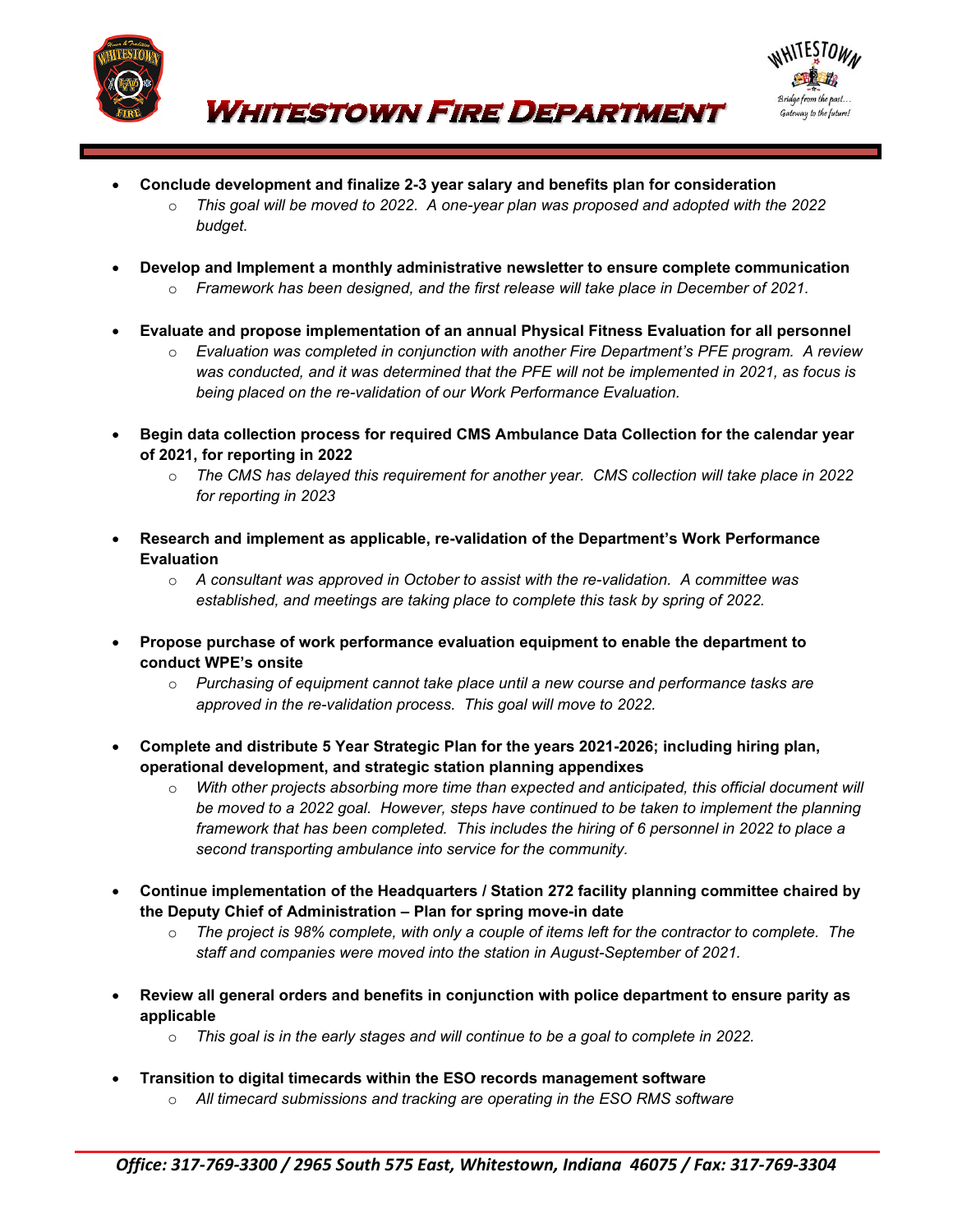



**WHITESTOWN FIRE DEPARTMENT** 

- **Propose and implement where applicable replacement plans for apparatus, equipment, and furnishings**
	- o *Implementation of these plans are in progress. The plans will continue to be fluid as the department continues to grow.*

## *Administrative Annual Continuing Goals:*

*All Continuing Goals have been completed*

- *Create and distribute Annual Report*
- *Create Standard Work for all repeatable administrative processes*
- *Continue reviews of Standard Operating Procedures / General Orders as applicable*
- *Continue Health and Safety Committee meetings at regular intervals, with continuing focus on Wellness and Cancer Prevention Initiatives, and compliance with all applicable regulations, such as OSHA and NFPA*
- *Continuing work with ProTeam Tactical to conduct motion screening (DARI) of all employees with follow up exercise plans to improve performance and reduce injury potential*.

# **Operational:**

- **Implement operational enhancements, emergency operations, and training options into the Station 72 / Headquarters Facility Project**
	- o *Multiple training locations and aspects were incorporated into the project, including a stair tower with roof access and rope rescue training capability, removable railings, a training area on the mezzanine level that includes a dedicated training window for exterior ladder access, and the administrative conference room has the technology to double as an Emergency Operations Center.*
- **Implement public information sharing designs and systems, developing a state of the art and cost-effective system of delivery for the new lobby in the WFD HQ building**
	- o *A dedicated touch screen kiosk for information sharing and public education was placed in the lobby, along with another large wall monitor for additional capabilities. This area will continue to be developed in the future.*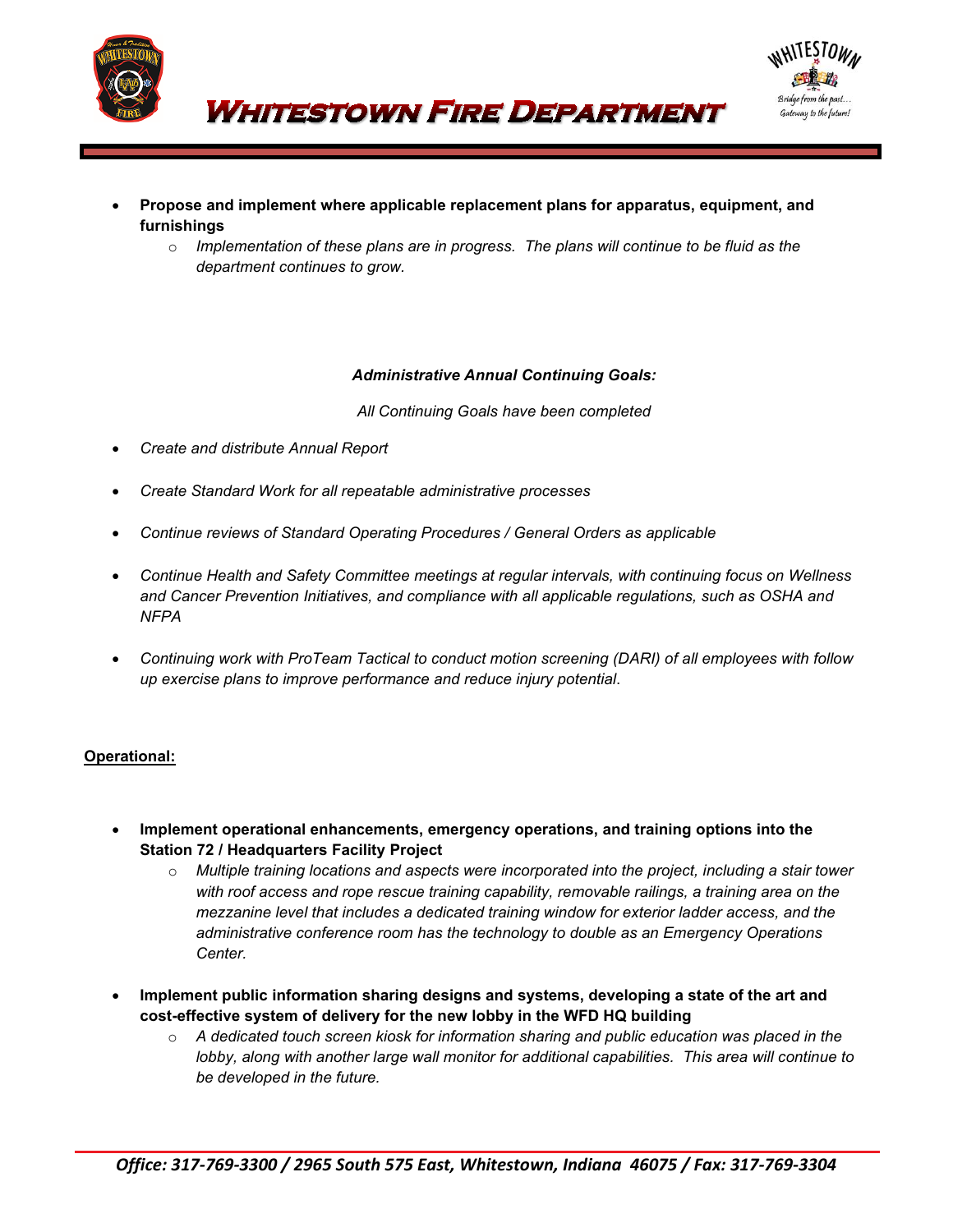



- **Develop full Emergency Operations Center (EOC) capabilities at Headquarters / Station 272, including design and implementation of secondary EOC location**
	- o *The conference room of the new headquarters has been set up to serve as the EOC. There are several other areas of the station that can be used to expand as needed, including the training room, small conference room, collaboration space, and administrative offices. Station 271 has the capability to serve as a secondary location as necessary.*
- **Prepare and host annual EOC drills with Town partners**
	- o *EOC supplies have been purchased and are in storage. Now that the Station / HQ is completed and operational, we can proceed will planning and implementing the training and drills.*
- **Produce 360 station tours of new facility**
	- o *360 VR photo tours are online and available. A walking tour will be filmed and uploaded soon.*
- **Expand base arrival SOG program to neighboring agencies in Hendricks, Marion, and Hamilton Counties**
	- o *This goal will continue into 2022. The framework is in place to be discussed, but operational meetings have not taken place.*
- **In coordination with the Boone County Fire Chiefs Association, develop webpage with links to shared policy, jurisdiction info, response capabilities, etc.**
	- o *The webpage has been built and applicable SOGs are ready to upload. Due to Covid and other extenuating circumstances, the BCFCA has not met for over a year, delaying the progress of this goal.*
- **Produce Autism Spectrum Disorder experience videos with BACA**
	- o *BACA is still onboard with assisting, but Covid has placed a hold on this project.*
- **Propose and implement when applicable coordination of station expansion locations among neighboring agencies**
	- o *Operations Chief level discussions have taken place regarding this goal. We are hoping the discussions have a positive effect for any applicable decisions made in the future.*
- **Work in conjunction with the Lebanon and Zionsville fire departments to expand mutual aid responses to ensure optimal response to all emergency calls**
	- o *This goal has been completed and will continue to be constant discussion with all operations level chiefs as time goes on to ensure optimal protection for all communities.*
- **Explore potential of GPS based response patterns with BCCC, BCFCA, and Caliber**
	- o *Repeated attempts continue to be made regarding GPS based responses. Although there is resistance to this, we feel progress is being made.*
- **Transition EMS responsibilities to new EMS Division Chief position**
	- o *This goal was completed after hiring the EMS Chief, and an assessment was made.*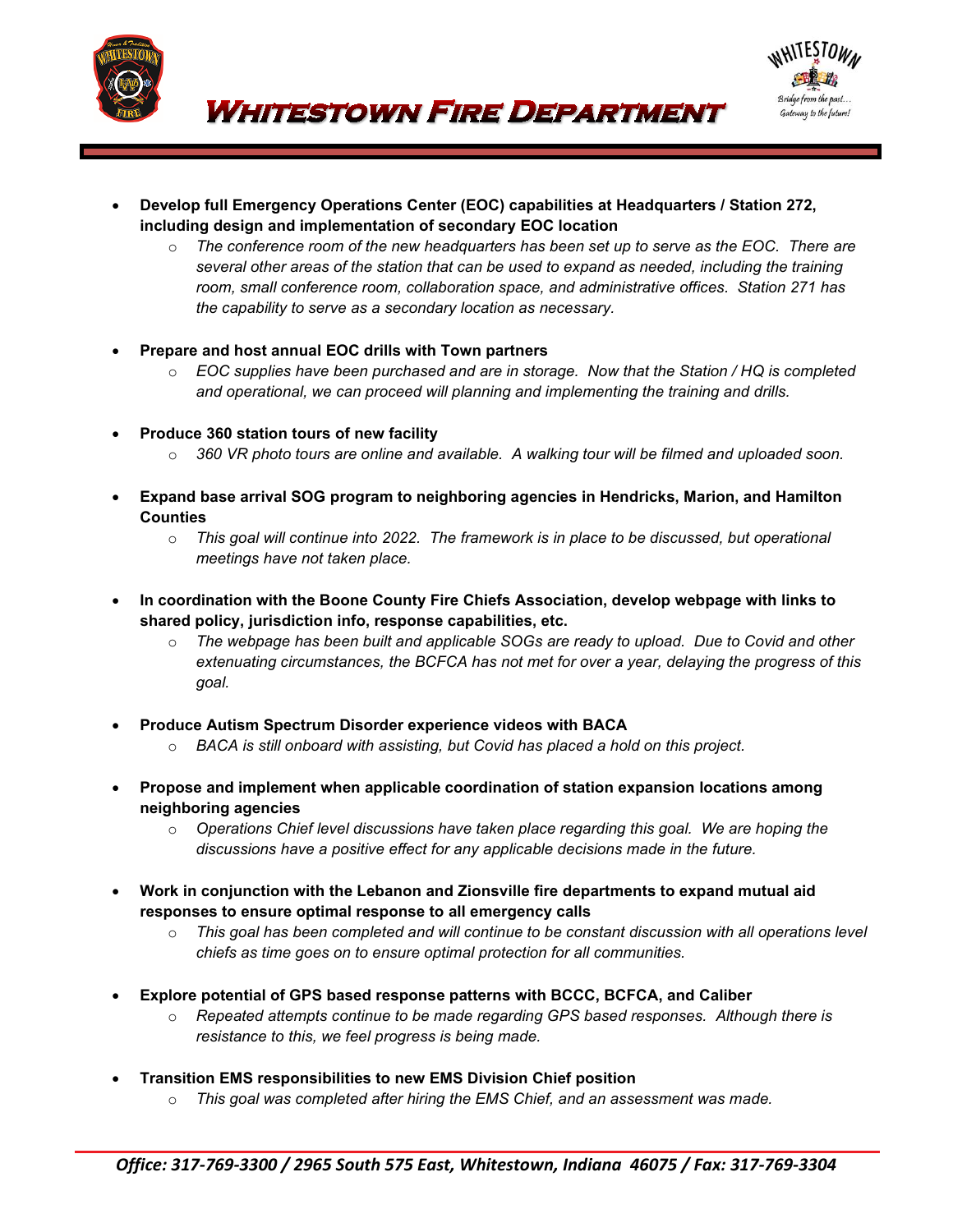



• **Continue planning to hire additional personnel to implement second ambulance into service**

**WHITESTOWN FIRE DEPARTMENT** 

- o *6 personnel were proposed to be hired in 2022 to allow for implementation, along with a new ambulance purchase.*
- **Coordinate between Staff and Battalion Chiefs to develop mentoring and succession plan**
	- o *A mentoring and succession plan has been drafted. Implementation has been delayed until 2022.*

#### *Operational Annual Continuing Goals:*

*All Continuing Goals have been completed*

- *Continue to maintain 100% ALS Transport Coverage*
- *Continue to maintain minimum staffing levels or higher at 100%*
- *Continue cooperative effort between Boone County fire departments to address common critical operational and safety issues through the development of standard fire ground procedures, dispatch protocols and training programs.*
- *Continue to complete yearly routine maintenance, service contracts, and mandated testing for all applicable apparatus and equipment and place on a fixed schedule.*
- *Continue to work with the BCFCA communications and training committee to continue to provide continuing education to communications officers of the BCCC on operational guidelines and procedures.*
- *Continue evaluation and updating of GIS services for the town in reference to WFD's needs*
- *Continue evaluation of the department's run orders and grid assignments within the response area*
- *Empower Peer Support Unit to provide improved internal support to our member by staying ahead of current trends in first responder mental health; this to include research in the feasibility and necessity of adding a service retainer for on-call certified counselors, in conjunction with the current EAP*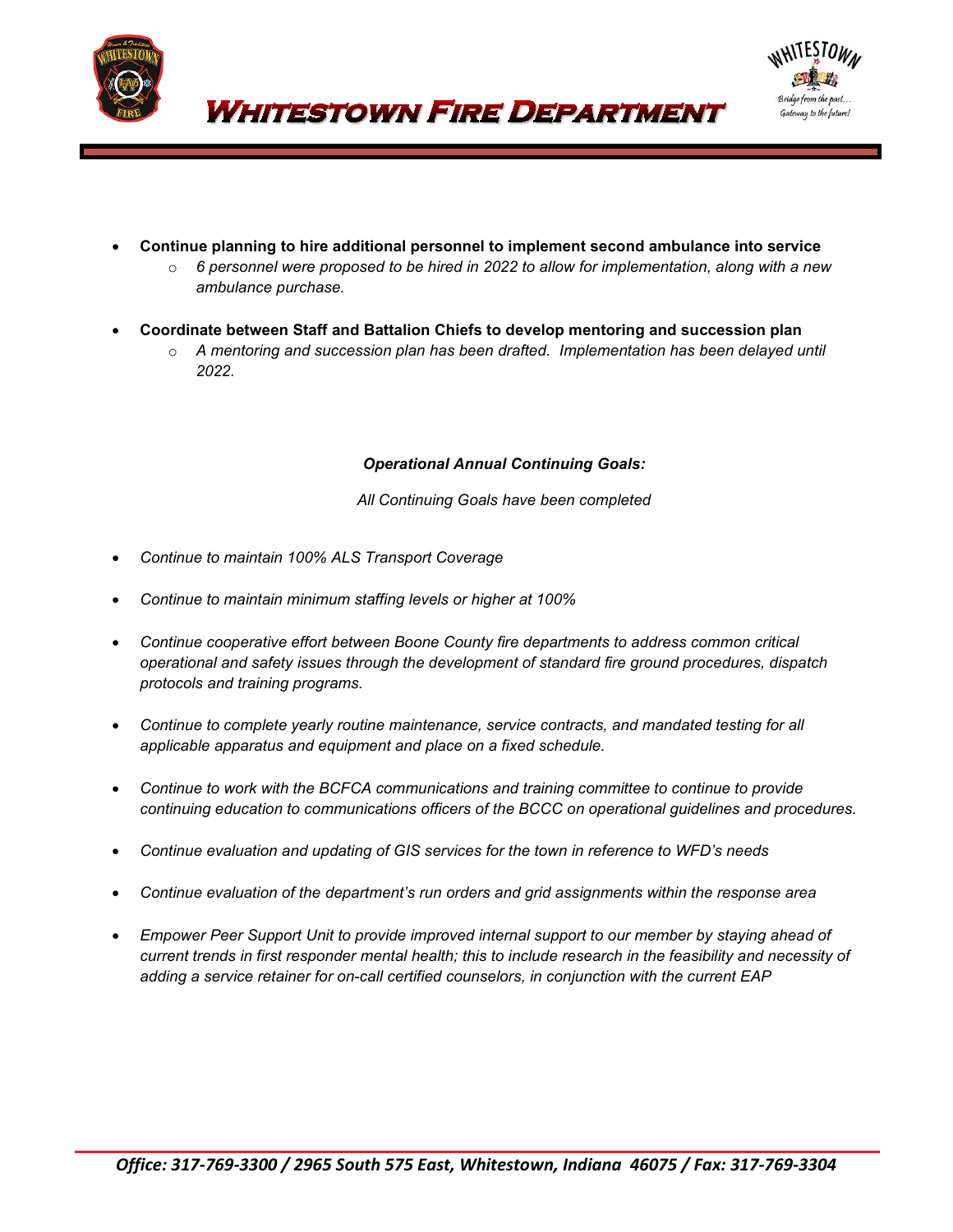

*WHITESTOWN FIRE DEPARTMENT* 



# **Training & Safety:**

- **Conduct Machinery Extrication Training for all personnel**
	- o *This training was conducted in January of 2021 utilizing the District 5 machinery and extrication training prop.*
- **Conduct monthly fixed facility training for on-duty personnel**
	- o *Fixed facility training was conducted at the training tower, acquired training house, or WFD stations each month.*
- **Conduct monthly EMS training for on-duty personnel**
	- o *Monthly EMS training was conducted by the EMS Chief, shift training personnel, or utilizing online resources for multiple topics related to re-certification requirements, equipment use, protocol changes, audit and review case studies, and more.*
- **Conduct a minimum of 3 live fire trainings; implementing at least one of these trainings as a night drill**
	- o *5 live fire trainings were conducted in 2021. March, May, July, September, and November. The November live fire training was conducted at night.*
- **Develop quarterly Engineer Workshops for development of WFD driver/operators**
	- o *Engineer based trainings were conducted in March, April, and December*
- **Conduct 12 hours of company officer training for each acting and ride-out officer**
	- o *Officer development training was conducted in March, April, October, and December for a total of 13 hours of training. Topics included Size-Up, Case Study of the Athletic Club Fire in Indianapolis, Building Construction, and Decision Making.*
- **Conduct fireground command training for all Battalion Chiefs**
	- o *Our Battalion Chiefs provided command functions during all live fire training drills. During these trainings, there performance was monitored and discussed.*
- **Conduct large area search training for all personnel**
	- o *Training for large area search was conducted in December.*
- **Continue to ensure ISO training requirements are being met**
	- o *All ISO training requirement progress is monitored in our ESO record management software*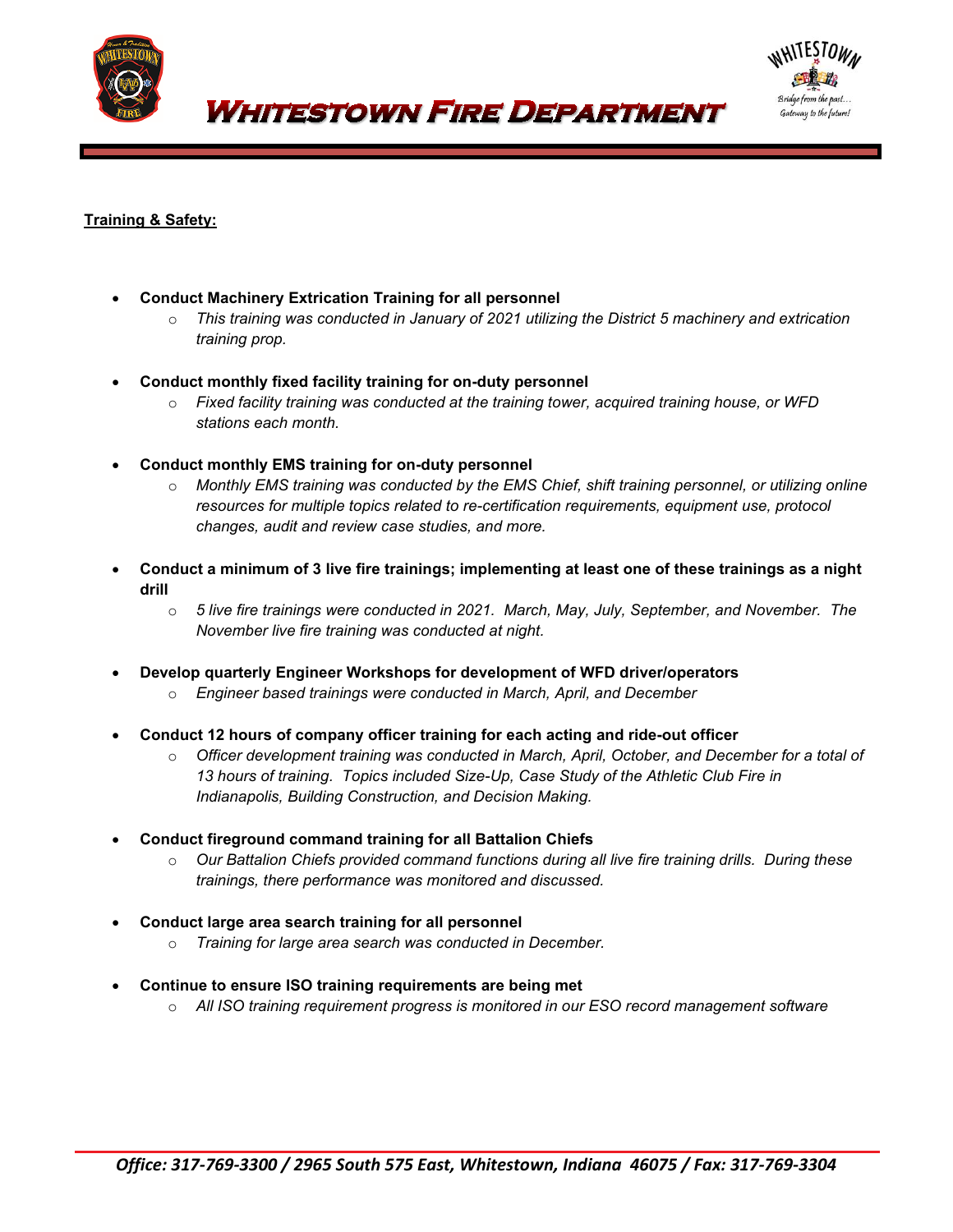

Gateway to the future!

# *Training and Safety Annual Continuing Goals:*

**WHITESTOWN FIRE DEPARTMENT** 

## *All Continuing Goals have been completed*

- *Continue comprehensive quarterly EMS practical skills training program that exceeds the State of Indiana requirements for both ALS and BLS providers*
- *Utilize county training committee to expand our training participation with mutual aid agencies.*
- *Continue development of position task books as applicable*
- *Continue Officer Development training program with department officers and administrative staff*

# **Fire Prevention / Public Education:**

- **Conclude development and implement the Fire Prevention Ordinance**
	- o *The proposed Fire Prevention Ordinance was updated to adjust for changes since last submitted for Council review. The FPO will be submitted to legal for further review before submitting to the Fire Board and Council in 2022.*
- **Update Fire Investigation supplies and equipment**
	- o *Purchased investigation books for updates; NFPA 921 (2021 ver.) NFPA 1033 (2022 ver.) and 2021 electrical reference*
- **Continue to research and implement changing codes and designs as applicable**
	- o *No changing in codes and designs were determined to need change at this time.*
- **Update code enforcement library as applicable**
	- o *Purchased updated residential code book, 2020 version*
- **Ensure all Quick Action Plans are up-to-date, and develop new QAPs for additional businesses in the jurisdiction**
	- o *All QAPs are up to date*
- **Research potential implementation of fire extinguisher training for businesses**
	- o *Researched a couple virtual reality options for fire extinguisher training for non-firefighter personnel. We will continue to weigh the community need vs. cost. A few extinguisher trainings were provided by the Fire Marshal with resources that were available.*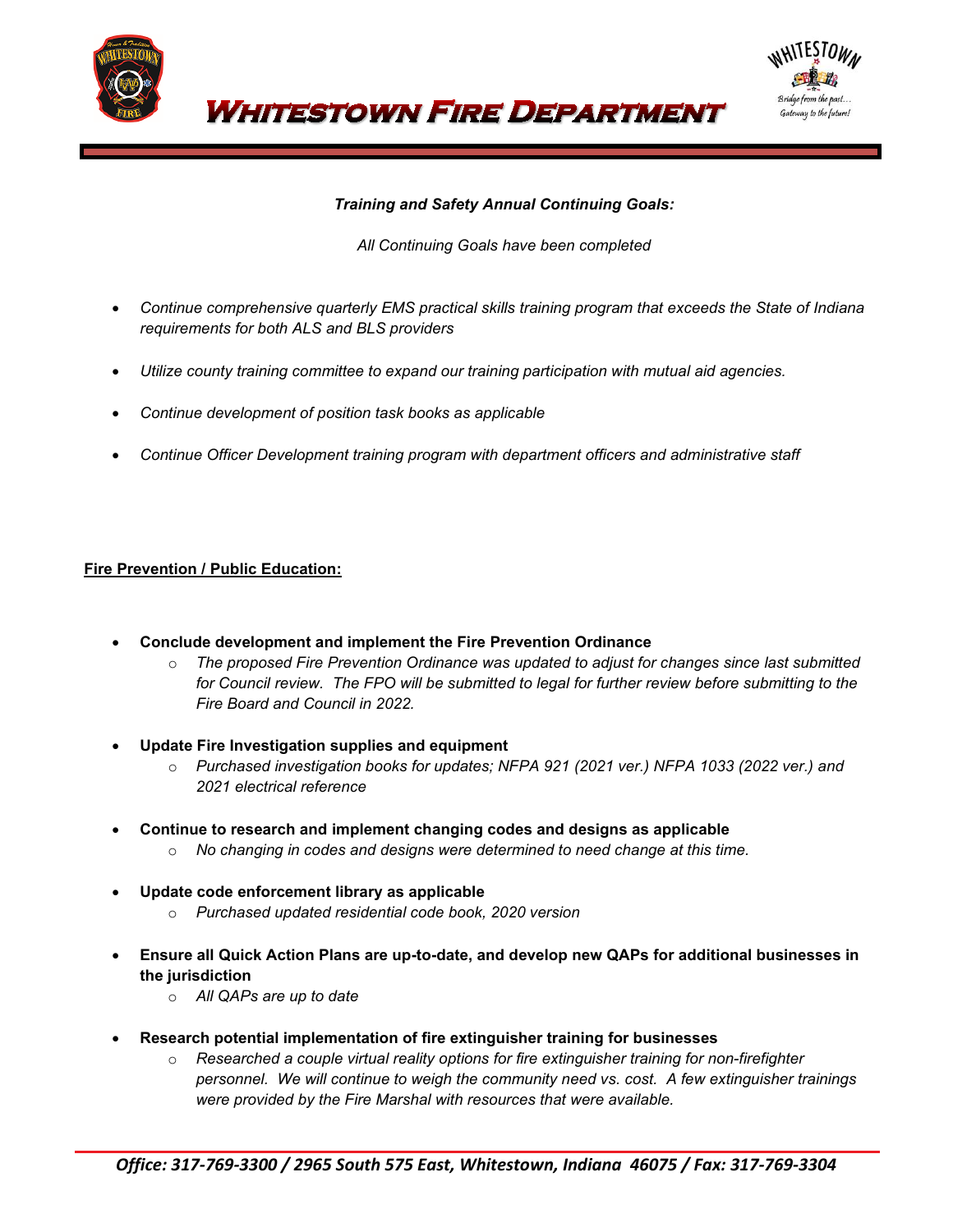



• **Continue to explore community partnerships for a public education annex at Station 272 location**

**WHITESTOWN FIRE DEPARTMENT** 

- o *No action has been taken towards this goal due to delay in moving in. We will continue to explore this possibility.*
- **Implement REACT training program as pandemic guidelines allow**
	- o *Continued to be Covid delayed this year. This goal will be moved to 2022*
- **Re-engage in prior public education activities as pandemic guidelines allow**
	- o *Some public education opportunities have been reinstated. We visited several schools, attended parks events, gave station tours and attended touch-a-truck events.*

## *Fire Prevention / Public Education Annual Continuing Goals:*

*All Continuing Goals have been completed\**

- *Continue development of education programs in fire safety, farm safety, and CPR.*
- *Continue to provide fire prevention and safety discussions to schools and daycares within the Whitestown response area, with a focus on enhancing the current program*
- *Continue to offer quarterly CPR classes to the public at reduced costs, and advertise in coordination with the town's PR department*
- *Continue offering quarterly Car Seat installation clinics*
- *Continue to offer, and enhance, the WFD Firefighter Experience*
	- o *Covid Hold*
- *Continue development of social media presence via Facebook, Instagram and Website*
- *Continue needs assessment for community needs in smoke and CO detectors*